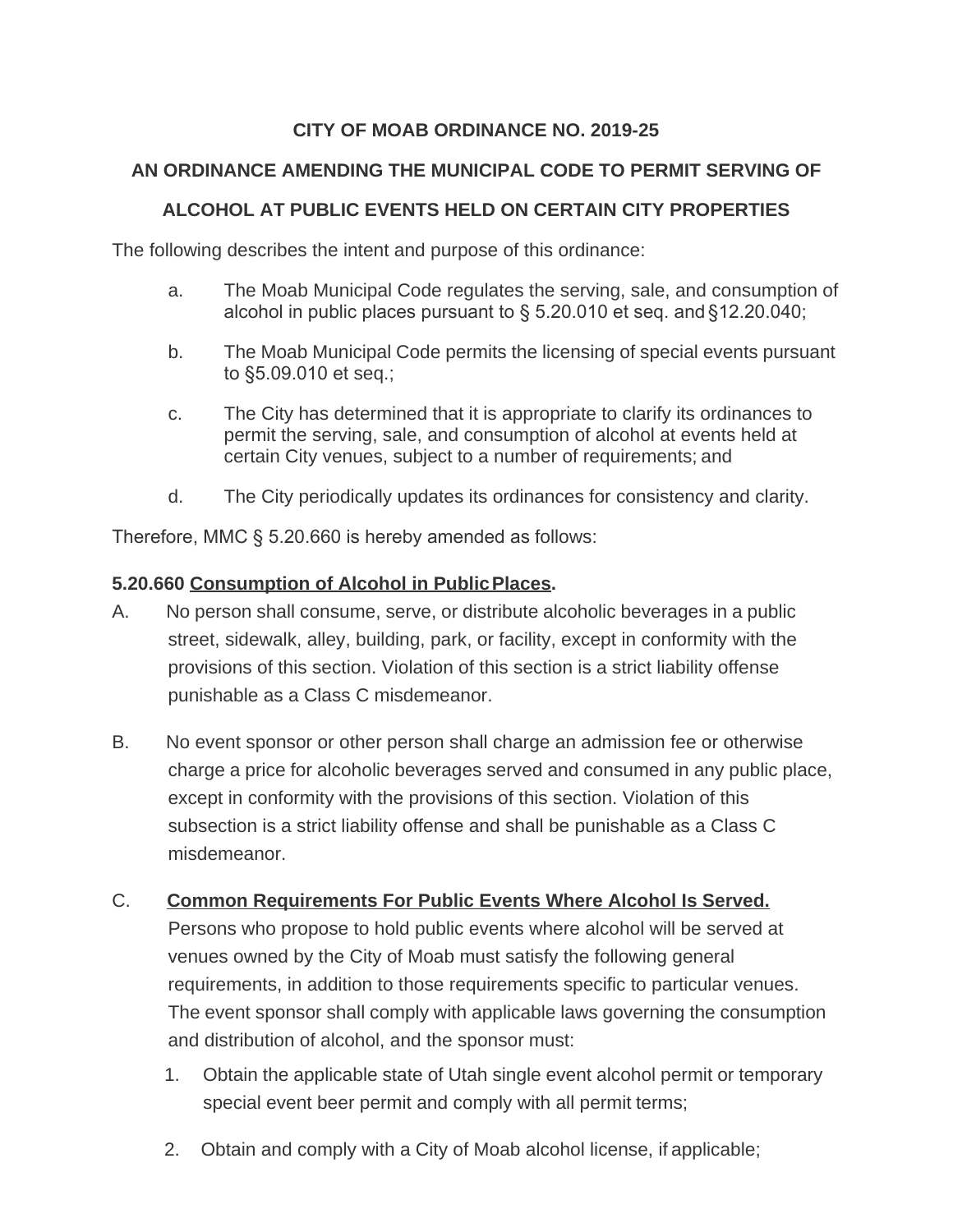- 3. Obtain and comply with the applicable special event license pursuant to Chapter 5.09, which will be combined with the requirements under this section;
- 4. Show proof of liability insurance for event host liquor liability and namingthe City of Moab as an additional insured; and
- 5. Pay the applicable rental fee, as established from time to time by Council resolution, and execute a public facility use agreement indemnifying and holding the City harmless from all liability associated with the servingand consumption of alcohol at the event.
- D. **City Events.** The City may hold public events where alcohol is served, as otherwise provided under this section. Where the City holds a public event it may contract with a separate alcohol vendor, who shall procure the alcohol event licenses under subsection C(1) and (2), and the liability insurance as required by subsection C(4), above. The alcohol vendor may be the event sponsor for purposes of all alcohol-related compliance under this section. If the City holds the event it has discretion to waive or modify the other requirements of subsection C.
- E. **Public Events at Certain Parks.** The serving, consumption, and sale of alcoholic beverages at public events held at Swanny City Park, the Center Street Ballfields, Lions Park, or Old City Park may be permitted by administrative approval, unless approval is required under the Special Events Code or other City Code. Serving of alcohol shall be limited to the hours of twelve p.m. until nine p.m. during the event. Areas designated for the serving of alcoholic beverages must be located at least one hundred feet away from designated playgrounds, the skate-park, the Moab Recreation and Aquatic Center, and similar facilities.
- F. **Private Events at Certain Parks.** The serving, consumption, and sale of alcoholic beverages at private events held at Swanny City Park, the Center Street Ballfields, Lions Park, or Old City Park may be permitted by administrative approval, unless approval is required under the Special Events Code or other City Code. Serving of alcohol shall be limited to the hours of twelve p.m. until nine p.m. during the event. Areas designated for the serving of alcoholic beverages must be located at least one hundred feet away from designated playgrounds, the skate-park, the Moab Recreation and Aquatic Center, and similar facilities.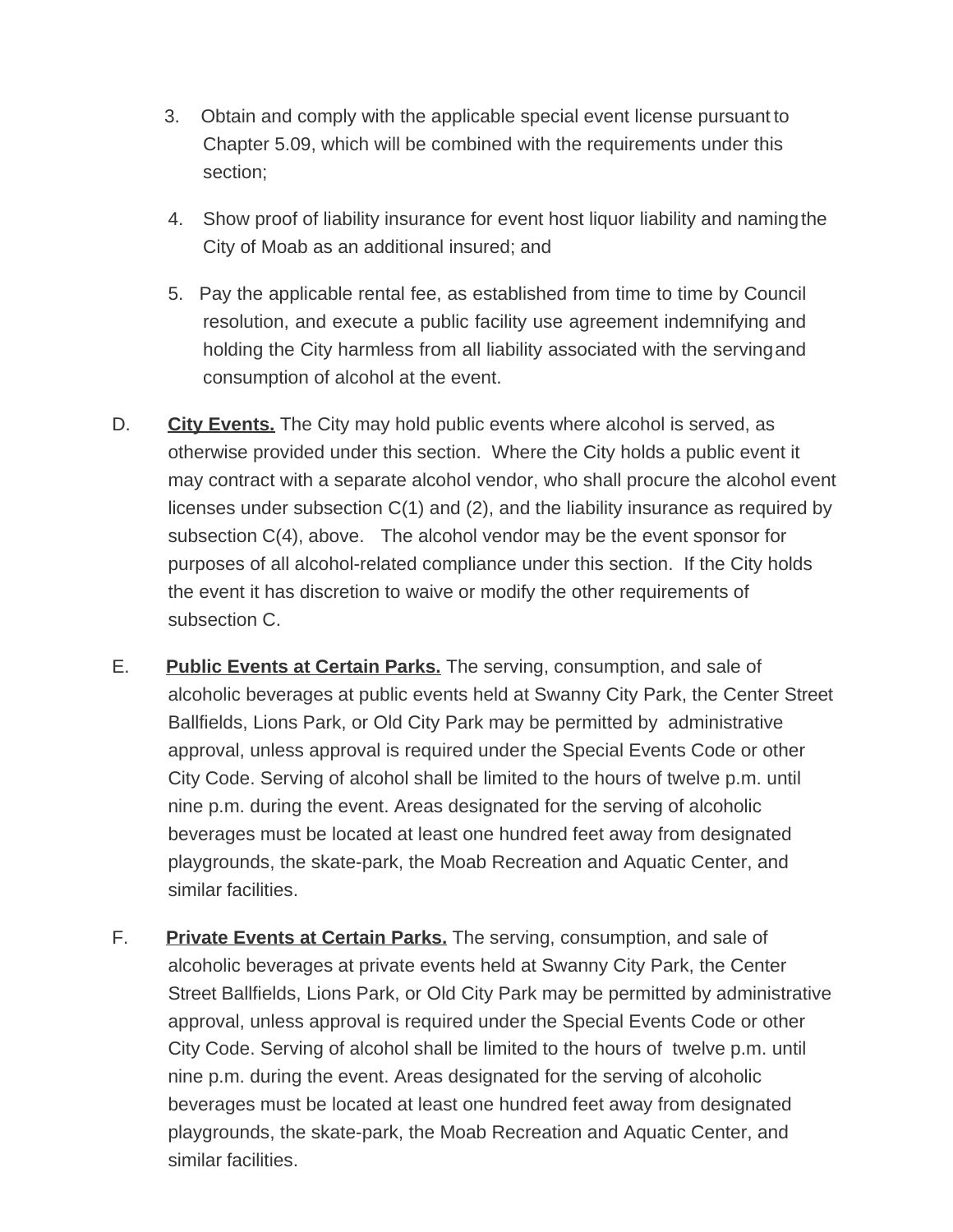**Events on Public Streets.** The serving, consumption, and sale of alcoholic beverages at public events held on a public street may be permitted by the City Council, provided that the event sponsor obtains a special event license (Level II) pursuant to Chapter 5.09. Serving of alcohol shall be limited to the hours of twelve p.m. until nine p.m. during the event.

- G. **Events at City Facilities.** The serving, consumption, and sale of alcoholic beverages at public events held at city facilities may be approved by the City Council.
	- 1. City staff is authorized to approve privately hosted social gatherings at the Moab Arts and Recreation Center (MARC) where alcohol may be served. Sponsors of private events at the MARC must:
		- a. Pay the applicable rental fee, as established from time to time by Council resolution, and execute a public facility use agreement indemnifying and holding the City harmless from all liability associated with the serving and consumption of alcohol at the event; and
		- b. Comply with applicable lawsgoverning the consumption and distribution of alcohol;
		- c. All events at the MARC shall be concluded by eleven p.m. Serving of alcohol at private events shall be concluded no later than 10:30 p.m.
	- 2. City staff is authorized to approve privately hosted social gatherings at the Moab Recreation and Aquatic Center (MRAC) where alcohol may be served. Sponsors of private events at the MRAC must:
		- a. Pay the applicable rental fee, as established from time to time by Council resolution, and execute a public facility use agreement indemnifying and holding the City harmless from all liability associated with the serving and consumption of alcohol at the event;
		- b. Comply with applicable lawsgoverning the consumption and distribution of alcohol;
		- c. All events at the MRAC shall be concluded by the normal business hours of the MRAC.
- H. **Public Events at County Facilities.** The serving, consumption, and sale of alcoholic beverages to the public at facilities owned by Grand County within the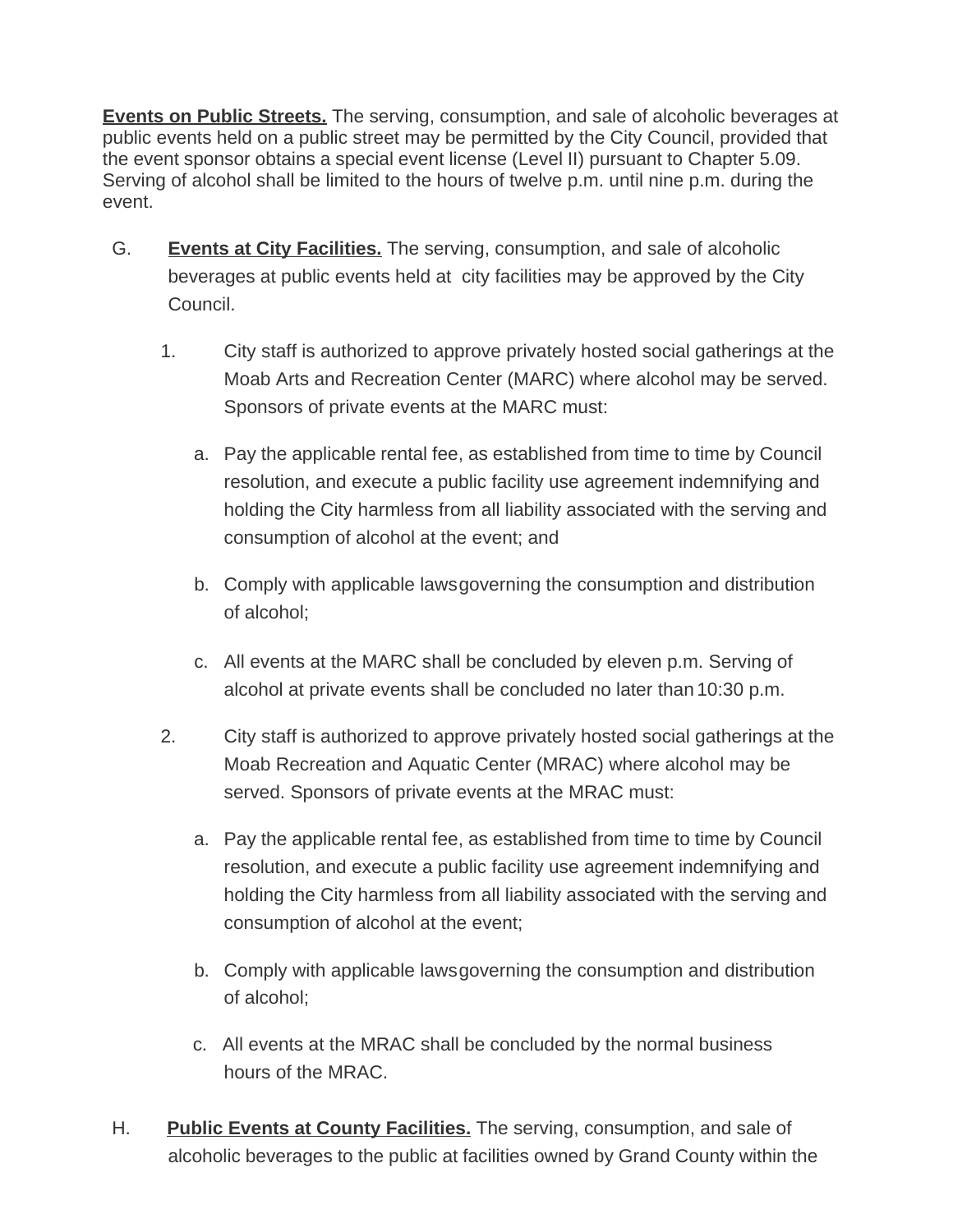City may be permitted by the City provided each of the following conditions are met:

- 1. The event sponsor obtains approval from Grand County;
- 2. The event sponsor obtains the applicable state of Utah single eventpermit or temporary special event beer permit and abides by all terms and conditions of the state of Utah permit;
- 3. The event sponsor obtains the applicable City of Moab alcohol licenses; and
- 4. The event sponsor obtains the applicable special event license pursuant to Chapter 5.09.
- I. A "privately hosted social gathering" shall be defined as any social, recreational, or business event for which all or a portion of the MARC has been leased or licensed, in advance, and the event or function is limited in attendance to people who have been specifically designated, by invitation or otherwise, and their guests. Privately hosted social gatherings shall not in any case be defined to include any event to which the public is invited, whether by advertisement or otherwise, or events where an admission fee is charged.
- J. A "public" event shall be defined to mean any gathering which is open to all persons, which is advertised as open to the general public, or which is open to all persons who purchase admission.
- K. No City employee, agent, or volunteer shall consume alcoholic beverages at any gathering authorized pursuant to this section while on duty or acting in an official capacity on behalf of City. Any City employee participating in the serving or distribution of alcoholic beverages must have the required certifications of the state of Utah, with a current copy filled with the City. Nothing in this subsection shall prohibit a City employee, agent, or volunteer from consuming or distributing alcoholic beverages at an event where such person is a guest or event participant.

1. City employees, agents, or volunteers are not deemed to be participating in the serving or distribution of alcoholic beverages where they perform other functions at an event held pursuant to subsection D, City Events.

L. To be eligible for any license or permit pursuant to this Chapter, an "event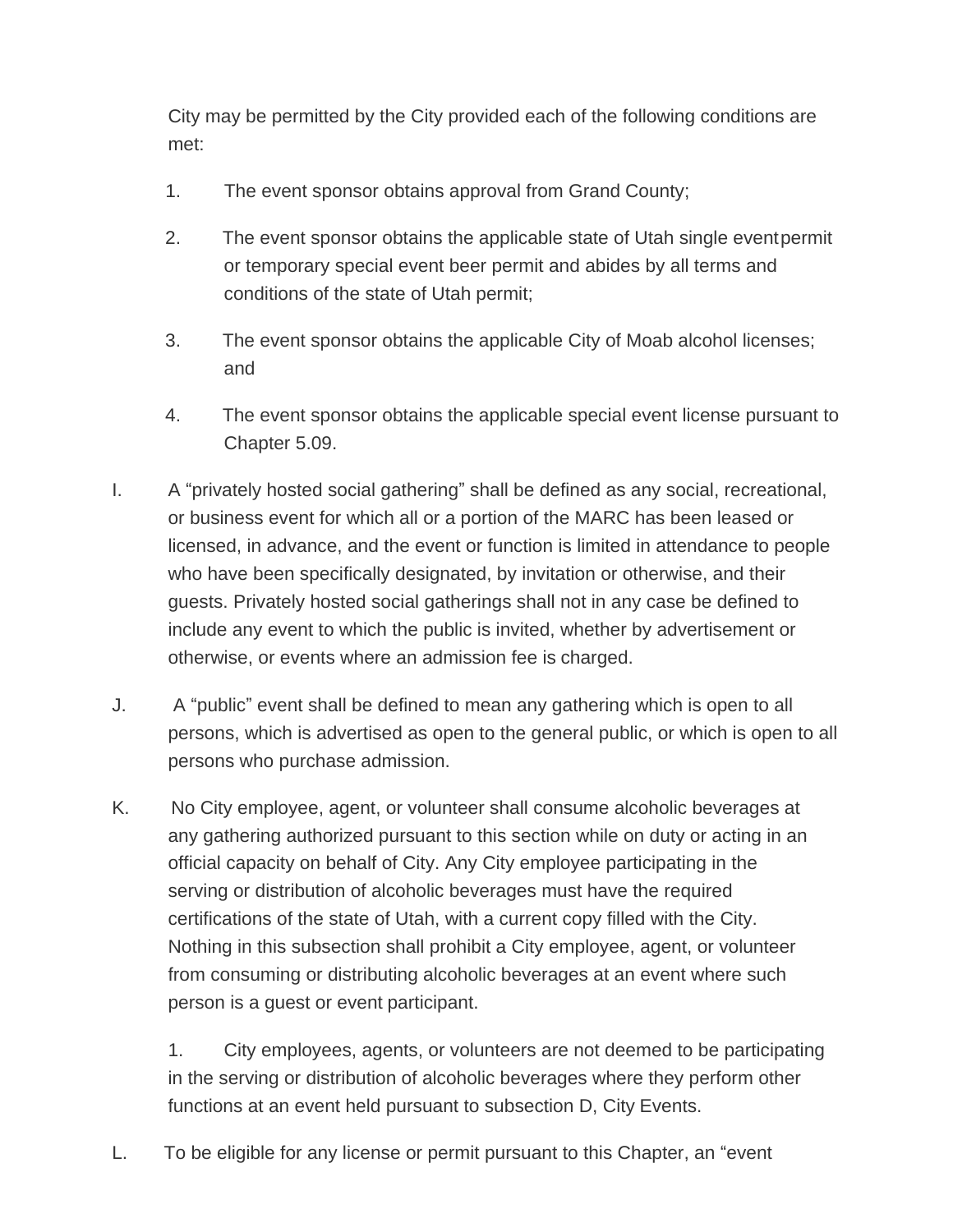sponsor" shall be a natural person twenty-one years of age or older, except in the case of events held under subsection D.

- M. No person shall allow or permit the serving of alcoholic beverages to any person under twenty-one years of age. All persons involved in the serving or distribution of alcoholic beverages do so under the supervision and direction of the event sponsor, who shall be personally responsible for compliance with all applicable public facility use agreement, City code, and State law provisions. Violation of this subsection is a strict liability offense and shall be punishable as a Class C misdemeanor.
- N. The applicable decision maker for any event authorized under this section shall be authorized to attach such other and additional terms and conditions upon the use and occupancy of public facilities as may be deemed necessary and appropriate, depending upon the nature of the event planned. These additional terms may include, but shall not be limited to:
	- 1. Special limitations as to hours of operation;
	- 2. Limits on the occupancy or total numbers of guests;
	- 3. Security requirements;
	- 4. Parking limitations;
	- 5. Limits on the areas to be occupied by the event; and
	- 6. Any conditions reasonably related to the safety of event participants, and the safety and peace of the general public.
- O. Any City enforcement officer may enter the premises of any event permitted under this section at any time to determine compliance with all applicable laws and conditions. Any law enforcement officer who reasonably believes that an event is out of compliance with applicable laws and conditions shall have the authority to curtail or terminate the event. (Ord. 12-12 (part), 2012: Ord. 99-03 (part), 1999: Ord. 85-09 (part), 1985: prior code § 3-4-11)In addition, MMC § 12.20.040 is amended as follows:

It is unlawful for any person to consume or possess beer or alcoholic beverages within any public park of the City of Moab, except as authorized pursuant to MMC § 5.20.660.